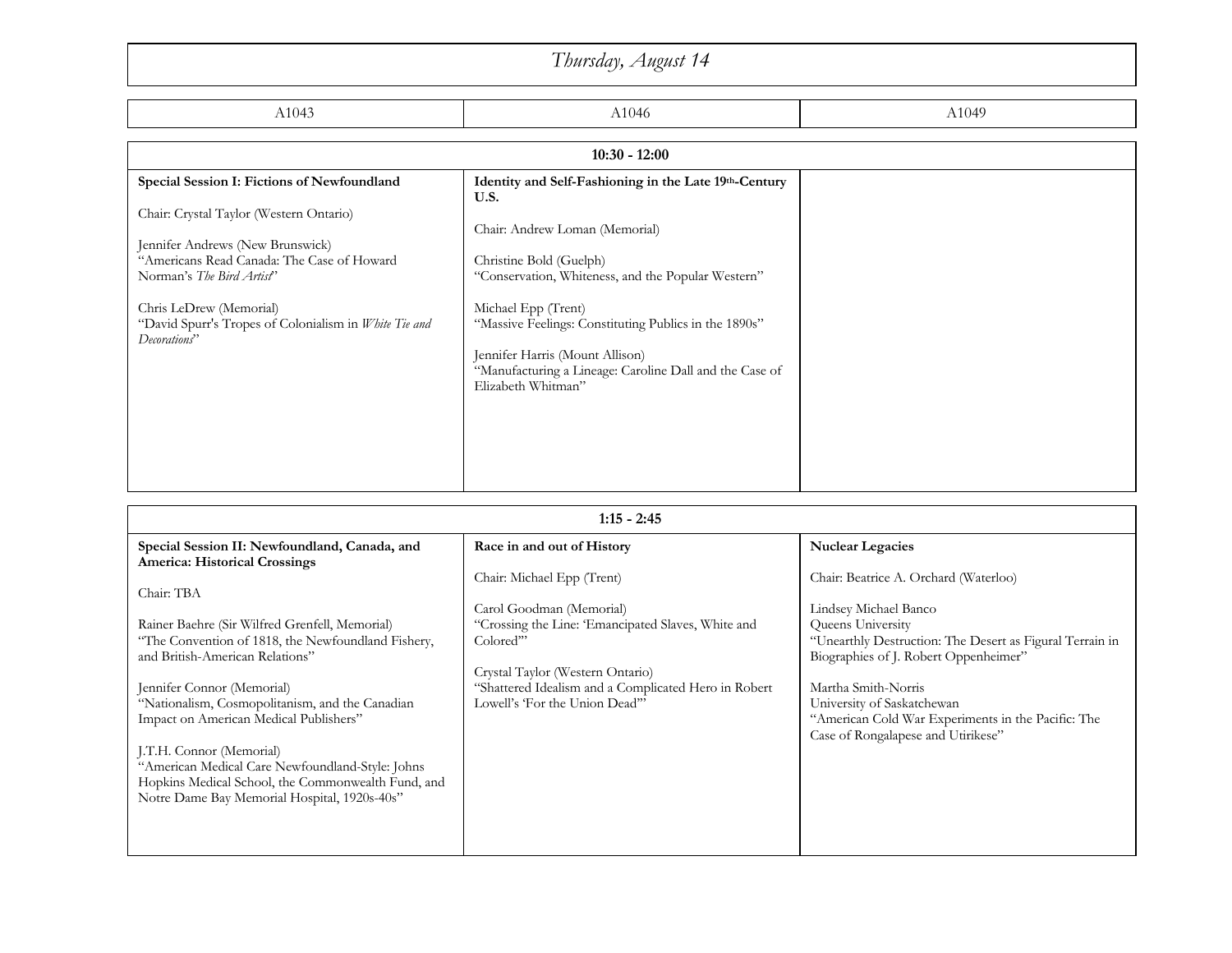| $3:00 - 4:30$                                                                                                                                                             |                                                                                                                                                           |                                                                                                                                        |
|---------------------------------------------------------------------------------------------------------------------------------------------------------------------------|-----------------------------------------------------------------------------------------------------------------------------------------------------------|----------------------------------------------------------------------------------------------------------------------------------------|
| Special Session III: Reflections on the Rock                                                                                                                              | Race, Subversion, and Ambivalence                                                                                                                         | <b>Imperial Legacies</b>                                                                                                               |
| Chair: Amanda Penney (Western Ontario)                                                                                                                                    | Chair: David Gaertner (Simon Fraser)                                                                                                                      | Chair: Joel Faflak (Western Ontario)                                                                                                   |
| Michael Fralic (Trent)<br>"tbp / $A + N(x) =$ Newfoundland: 9/11,<br>Epistemological Accounting, and 'Stories That Would<br>Make Rabbits Cry' in Andy Jones' To The Wall' | Dan Pinsent (Queens)<br>"Emerson in History and Literature: Reed and Ellison's<br>Ambiguous, Ambivalent Abolitionist"                                     | Berenice Lara Laursen (Dalhousie)<br>"The U.S./Mexican Border: A Contested Terrain as seen<br>in Ana Castillo's <i>The Guardians</i> " |
| Donna M. Cassidy (Southern Maine)<br>"Looking North: Gertude Käsebier, Rockwell Kent, and<br>the American Modernists' Newfoundland"                                       | Sara Clarke (McMaster)<br>"A Legacy of Laughter: Subversive Humour in Toni<br>Morrison's The Bluest Eye"                                                  | Maureen Mahoney (Carleton)<br>"An Imperial Hang-Over? The Plan of Manila as American<br>Internationalism over Imperialism"             |
| Stephen Guy (Queen's)<br>"Interested people of Newfoundland reading John<br>Ashberry's 'Interesting People of Newfoundland"                                               | Anthony Stewart (Dalhousie)<br>"From Jack Johnson to Tiger Woods: Race and Class at<br>the End of the Twentieth Century in August Wilson's<br>Radio Golf' | Kate Higginson (Carleton)<br>"Retooling the 'Indian' Captivity Narrative Genre"                                                        |
|                                                                                                                                                                           |                                                                                                                                                           |                                                                                                                                        |

**CAAS AGM**  4:30-5:30 A1043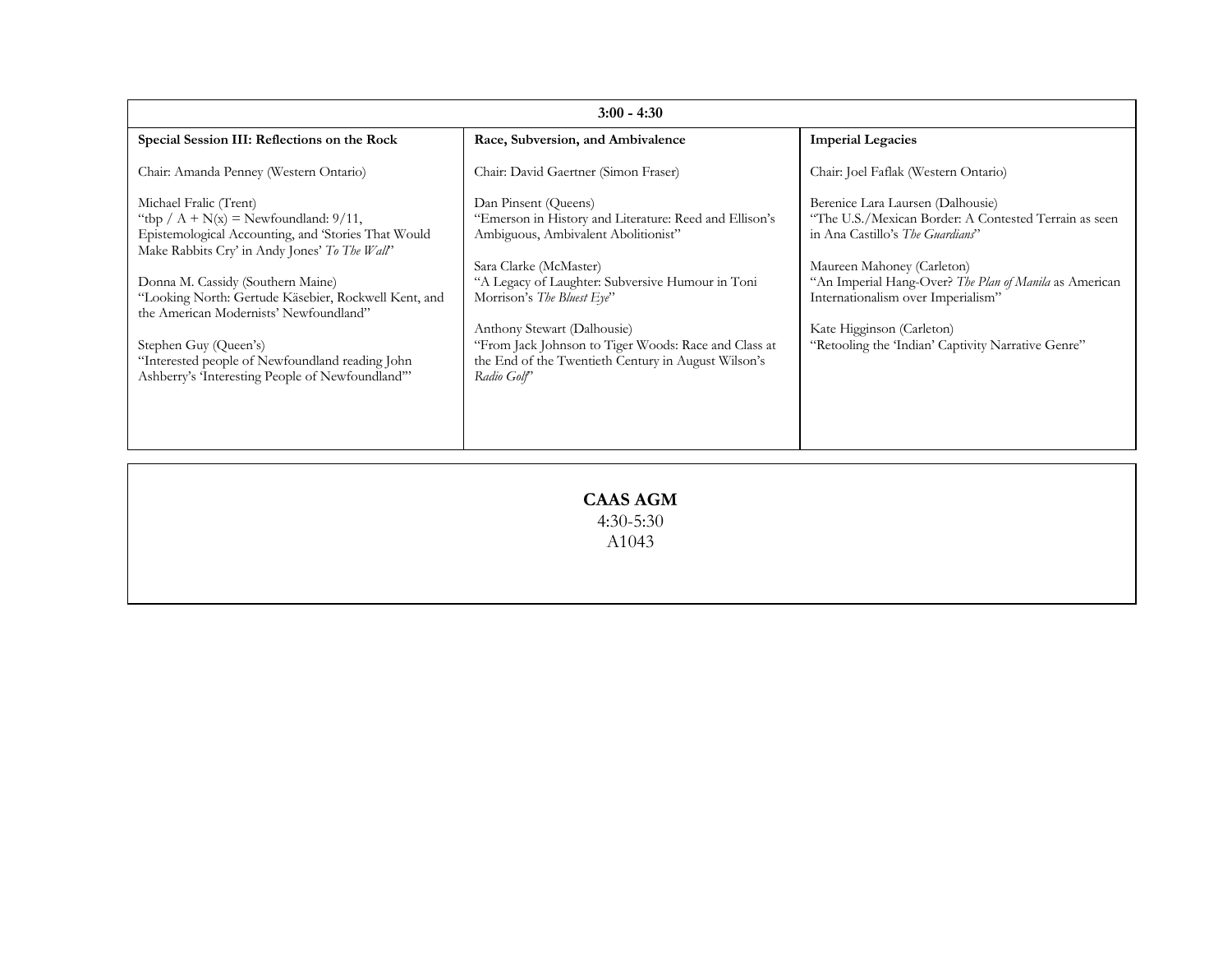## *Friday, August 15*

| A1043                                                                                                                                                                                                                                               | A1046                                                                                                                                                                                                     | A1049                                                                                                                                                                                    |
|-----------------------------------------------------------------------------------------------------------------------------------------------------------------------------------------------------------------------------------------------------|-----------------------------------------------------------------------------------------------------------------------------------------------------------------------------------------------------------|------------------------------------------------------------------------------------------------------------------------------------------------------------------------------------------|
| $9:00-10:30$                                                                                                                                                                                                                                        |                                                                                                                                                                                                           |                                                                                                                                                                                          |
| <b>Modernist Lines of Influence</b>                                                                                                                                                                                                                 | Popular Legacies of the American Gothic                                                                                                                                                                   | Paul Auster's America                                                                                                                                                                    |
| Chair: Alex Ambrozic (Memorial)                                                                                                                                                                                                                     | Chair: Bradley Clissold (Memorial)                                                                                                                                                                        | Chair: Adam Beardsworth (Memorial)                                                                                                                                                       |
| Andrew Dorsey (California, Stanislaus)<br>"Dark Laughter's Misreading of the American Literary<br>Legacy of Huckleberry Finn"                                                                                                                       | Joel Faflak (Western Ontario)<br>"The Worst Pies in London': Sweeney Todd and Bare<br>Gothic Life"                                                                                                        | James Collins (McMaster)<br>"Moonlight and the Legacy of the American Sublime in<br>Paul Auster's Moon Palace"                                                                           |
| David Evans (Dalhousie)<br>"Coming Clean: Poetry, Purity, and Politics on the Blue<br>Mesa"<br>Isobel Waters (Manitoba)<br>"Adventures of a 'story seeker': Henry James' The<br>American Scene (1907) as a pre-postmodern documentary<br>narrative" | Jason Haslam (Dalhousie)<br>"Terror Verité: Revisiting the X-Files"<br>Julia M. Wright (Dalhousie)<br>"Don't Try to Figure Out Why': Interpretation and<br>Empiricism in the Second Season of Millennium" | Geoffrey Ruelland (Western Ontario)<br>"The Nostalgic Imagination and the Legacy of Brooklyn<br>in Jonathan Lethem's The Fortress of Solitude and Paul<br>Auster's The Brooklyn Follies" |

| $10:45-12:15$                                                                                                                                                                                                                                                                                                                                                                                                                                                                                                  |                                                                                                                                                                                                                                                                                                           |                                                                                                                                                                                                                                                                             |
|----------------------------------------------------------------------------------------------------------------------------------------------------------------------------------------------------------------------------------------------------------------------------------------------------------------------------------------------------------------------------------------------------------------------------------------------------------------------------------------------------------------|-----------------------------------------------------------------------------------------------------------------------------------------------------------------------------------------------------------------------------------------------------------------------------------------------------------|-----------------------------------------------------------------------------------------------------------------------------------------------------------------------------------------------------------------------------------------------------------------------------|
| <b>Historical Divides</b>                                                                                                                                                                                                                                                                                                                                                                                                                                                                                      | HBO's America: Reading The Wire                                                                                                                                                                                                                                                                           | <b>Presidential Legacies</b>                                                                                                                                                                                                                                                |
| Chair: TBA                                                                                                                                                                                                                                                                                                                                                                                                                                                                                                     | Chair: Paul Budra (Simon Fraser)                                                                                                                                                                                                                                                                          | Chair: TBA                                                                                                                                                                                                                                                                  |
| Daniel D. Donalson (Houston Community College-<br>Southeast)<br>"A Convenient Engine of Oppression': Preliminary<br>Findings on the Personal Uses of the Espionage and<br>Sedition Acts of 1917-1918"<br>D.C.W. McLeish (York)<br>"A Commentary on Innis's 'Military Implications of the<br>American Constitution"<br>Beatrice A. Orchard (Waterloo)<br>"America Divided? Assessing the enduring divisions in<br>American politics, society and culture which emerged and<br>developed in the 1960s and 1970s" | Robert Lawson (Memorial)<br>"The Subversion of Individual Liberal Piety in The Wire"<br>Christopher Lockett (Memorial)<br>"Queering the Game or, What Omar Little can teach us<br>about Michel Foucault"<br>Andrew Loman (Memorial)<br>"Mysteries of Baltimore: The Wire as 21st-Century Urban<br>Gothic" | Martin Griffin (Tennessee, Knoxville)<br>"Not a Mask of Power': Franklin Roosevelt, Patrick<br>Kavanagh, and the Odd History of a Poetic Epitaph"<br>David Wang (St. Johns)<br>"All Posterity Would Remember My Legacy: Thomas<br>Jefferson and a Legendary Chinese Prince" |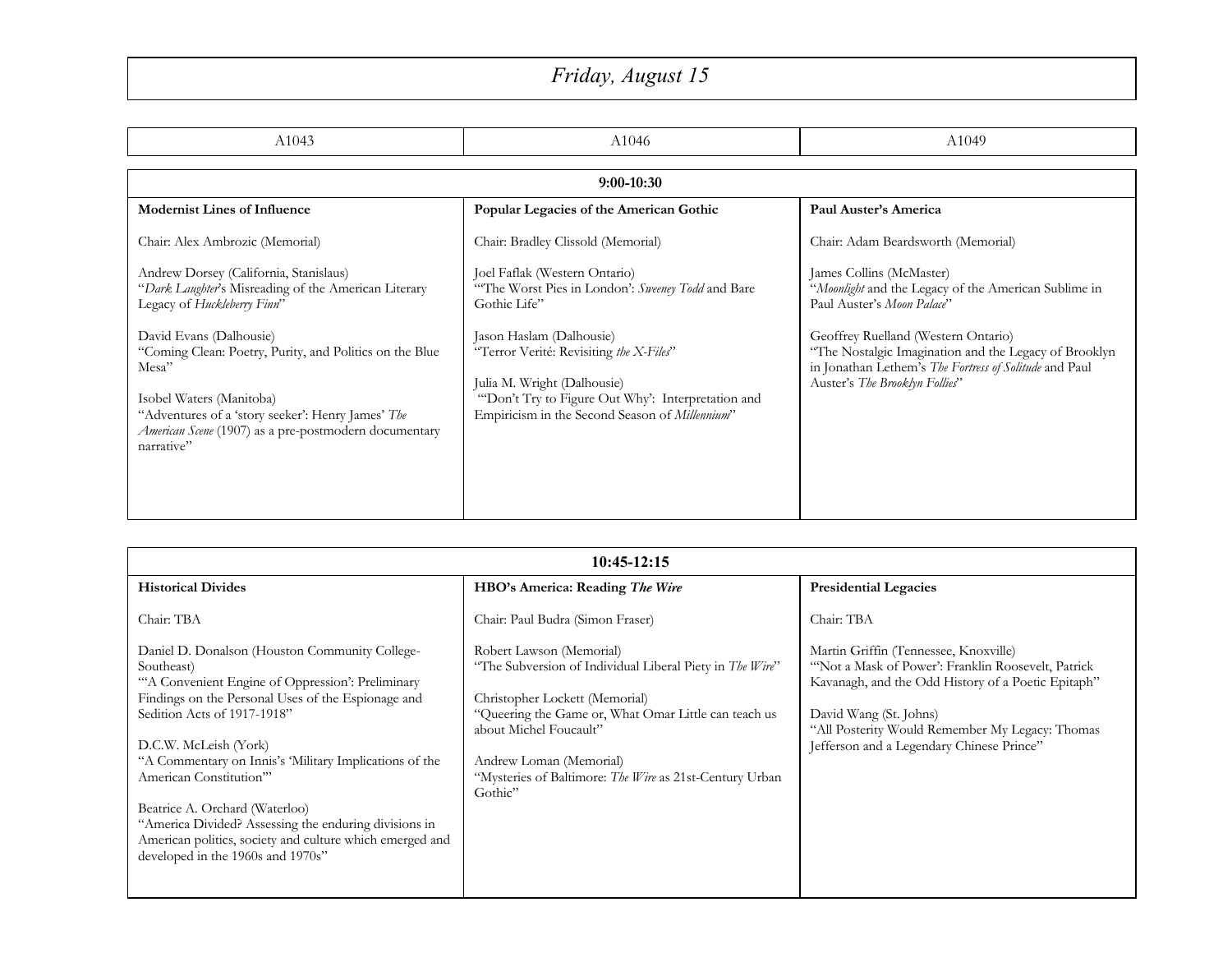| $1:45-3:15$                                               |                                                          |                                                             |
|-----------------------------------------------------------|----------------------------------------------------------|-------------------------------------------------------------|
| The Legacy of Everyday Life in Twentieth-Century          | <b>Popular Narratives, Specular Masses</b>               | Variations on Puritanism                                    |
| <b>American Literature and Culture</b>                    |                                                          |                                                             |
|                                                           | Chair: Anthony Stewart (Dalhousie)                       | Chair: TBA                                                  |
| Chair: Jason Haslam (Dalhousie)                           | Alex Ambrozic (Memorial)                                 | James Barry (Dalhousie)                                     |
| Adam Beardsworth (Memorial)                               | "Documenting Life on the Arc of Artifice: Wes            | "Religion and the Public Policy of Senator Barry            |
| "Delmore's Gift: Containment and Resistance in            | Anderson's plunge into the Verities of Celebrity Culture | Goldwater."                                                 |
| Schwartz's Everyday Poetics"                              | in The Life Aquatic with Steve Zissou"                   |                                                             |
|                                                           |                                                          | Dave Gaertner (Simon Fraser)                                |
| Bradley Clissold (Memorial)                               | Priscilla Walton (Carleton)                              | "This is the Real Theatre, Sister': Presidential Puritanism |
| "The Postcard Always Rings Twice: Ring Lardner's          | "Fashion on Television: Sarah Jessica Parker's Post-Sex  | and Preaching to the Perverted"                             |
| Negative Postcard Aesthetics."                            | and the City Refashioning of Carrie Bradshaw"            |                                                             |
| Todd Karnas (Michigan State)                              | Thomas Carmichael (Western Ontario)                      |                                                             |
| "In the Gutters: The Kin-der-Kids, the Einheitskunstwerk, | "Crowd Scenes: Collectives, Multitudes, and              |                                                             |
| and the Modernist Fragment                                | Contemporary America Narrative"                          |                                                             |
|                                                           |                                                          |                                                             |
|                                                           |                                                          |                                                             |
|                                                           |                                                          |                                                             |
|                                                           |                                                          |                                                             |

| Keynote Address                                                 |  |
|-----------------------------------------------------------------|--|
| Dr. Tim Blackmore                                               |  |
| Faculty of Information and Media Studies                        |  |
| University of Western Ontario                                   |  |
| "Imperial Throw Weight's Renewable Legacy:                      |  |
| The United States' Radiant Worldwide (if Brief) Nuclear Future" |  |
| 3:30<br>A <sub>1046</sub>                                       |  |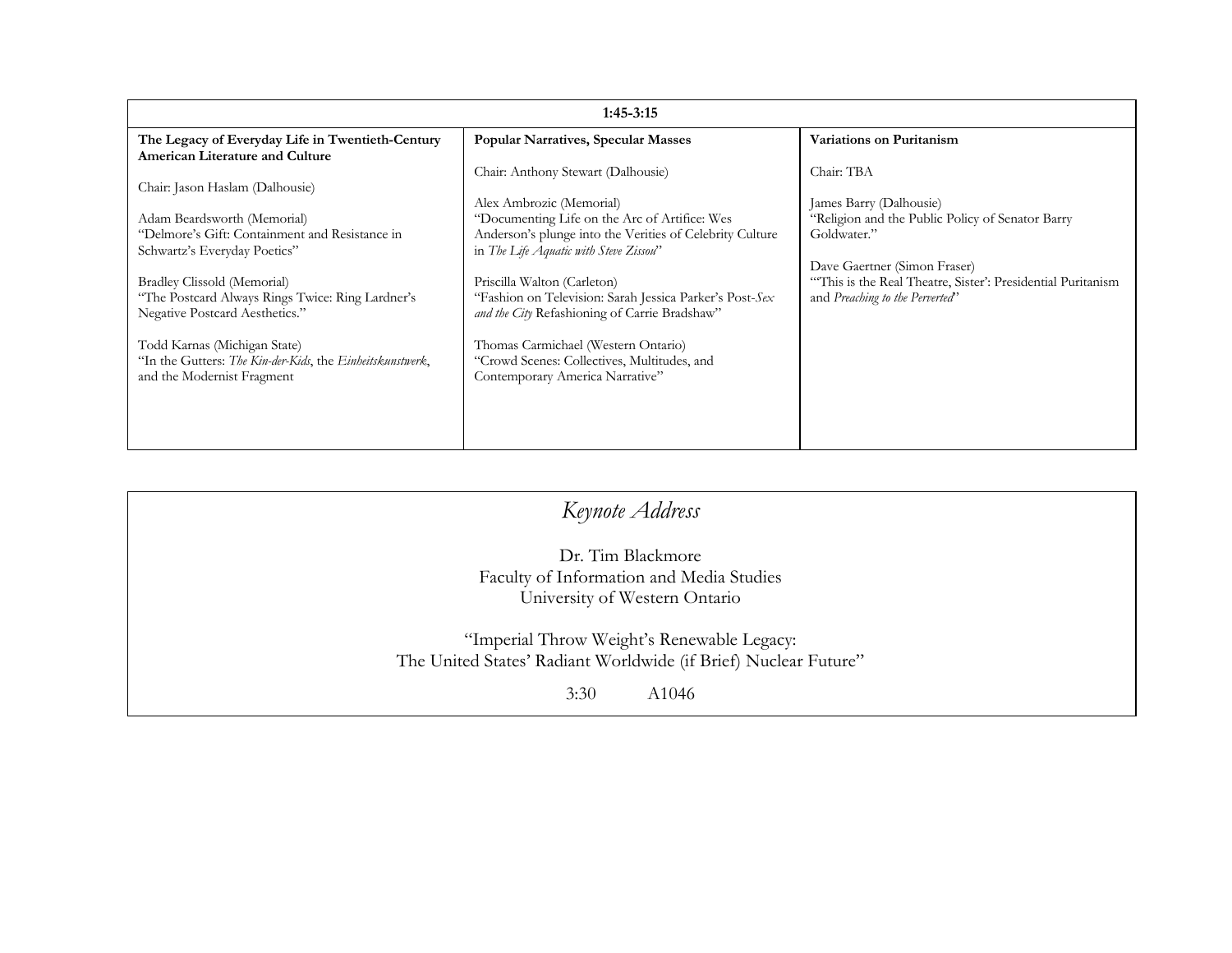## *Saturday, August 16*

| A1043                                      | A1046 | A1049 |
|--------------------------------------------|-------|-------|
| <b>EXECUTIVE BREAKFAST</b><br>$9:00-10:30$ |       |       |
| Room A1043                                 |       |       |

| $10:30-12:00$                                                                                                                                                                                             |                                                                                                      |                                                                                                                                                                                                                                   |
|-----------------------------------------------------------------------------------------------------------------------------------------------------------------------------------------------------------|------------------------------------------------------------------------------------------------------|-----------------------------------------------------------------------------------------------------------------------------------------------------------------------------------------------------------------------------------|
| <b>Musical Legacies</b>                                                                                                                                                                                   | Violence, Anxiety and Purification                                                                   | <b>CounterPopCulture</b>                                                                                                                                                                                                          |
| Chair: Robert Lawson (Memorial)                                                                                                                                                                           | Chair: Priscilla Walton (Carleton)                                                                   | Chair: Martin Griffin (Tennessee, Knoxville)                                                                                                                                                                                      |
| Brent Bellamy (Trent)<br>"Frontier, Road and Apocalypse: Springsteen and<br>American Legacy"                                                                                                              | Helen Patey (Memorial)<br>"Fight Club: En-Gendering Anxiety and Violence in<br>White American Males" | Kyle Carpenter (Memorial)<br>"Soft Revolution: The Aesthetics of Other and Embrace"<br>in Indie Culture."                                                                                                                         |
| Peter Robert Brown (Mount Allison)<br>"Strange Notes': The Legacy of Darby Crash"<br>R. Douglas Richmond (Toronto)<br>"Importing an American Idol: A Reading of Elvis<br>Presley's 1957 Visit to Toronto" | Paul Budra (Simon Fraser)<br>"Rambo Redux"                                                           | Rebecca O'Neill<br>University of Toronto<br>"Zionism and the Communal Table: An exploration of<br>the impact of transnational exchanges on the adoption of<br>hummus and falafel by members of 1960s and 1970s<br>counterculture" |